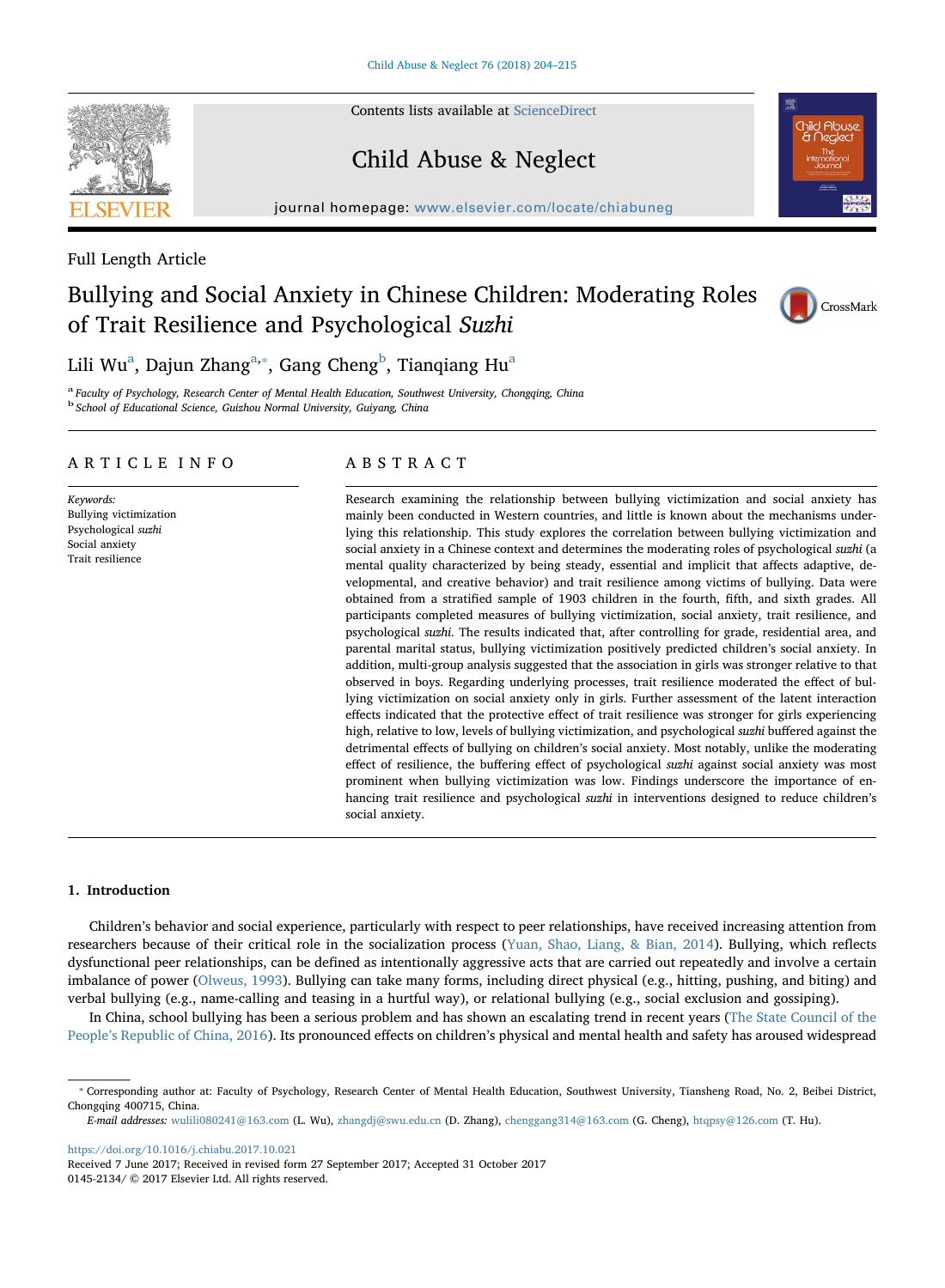public concern in China. A field survey by the Ministry of Education of the People's Republic of China found that, among 104,834 students across China's 22 provinces, the incidence of campus bullying was 33.36%, while 28.66% and 4.7% of participants reported being bullied sometimes and frequently, respectively (Ministry of Education of the People's Republic of China, 2017). Moreover, the prevalence of peer victimization increased throughout elementary school (Olweus, 1993). The consequences of bullying can be severe and profound (Wu, Zhang, Su, & Hu, 2015). A recent meta-analysis of longitudinal studies showed that children who were bullied had an increased risk of internalizing problems including loneliness, depression, and social anxiety (Reijntjes, Kamphuis, Prinzie, & Telch, 2010).

Social anxiety consists of three components: (a) the experience of distress, discomfort, fear, or anxiety in social situations (social distress); (b) deliberate avoidance of social situations (social avoidance); and (c) fear of receiving negative evaluations from others (Watson & Friend, 1969). Social anxiety has particularly negative consequences in elementary school, as it impedes the development of social skills, which is vital for the development of children of this age (Alkozei, Cooper, & Creswell, 2014; Liu, Coplan, Ooi, Chen, & Li, 2015; Rubin, Bukowski, & Parker, 2006).

Given the harmful effects of social anxiety, factors that aid in its reduction should be identified. However, existing research examining this issue has been conducted predominately in Western countries; few empirical studies have examined the factors that reduce social anxiety in Chinese children (Liu et al., 2015; Liu et al., 2017; Wu et al., 2016). Moreover, although bullying victimization is well-known risk factor for social anxiety, less is known about the mechanisms underlying this relationship. Additionally, the effect size of the association between bullying and social anxiety is weak to moderate, indicating individual variation (Sugimura & Rudolph, 2012). Therefore, individual characteristics that reduce social anxiety in children who have experienced negative events such as bullying should be identified to develop interventions for them.

Trait resilience and psychological suzhi, which were conceived in Western countries and China, respectively, are both individuallevel protective factors. Empirical research has shown that these two variables can buffer the negative effects of stressful events on mental health (Hu, Zhang, & Wang, 2015; Sapouna & Wolke, 2013; Wang, 2013). Therefore, they could reduce the negative effects of school bullying. Trait resilience refers to individuals' ability to recover from stressful events, while psychological suzhi has broader effects, including both positive coping capacity and mental qualities observed under nonstressful circumstances. In this study, we explored and compared the roles of trait resilience and psychological suzhi in a large cohort of children in China.

#### 1.1. Association between bullying victimization and social anxiety

Early peer interaction forms the basis of future social communication, as children and adolescents often rely on personal peer experience when evaluating themselves and others. According to social information processing theory, as children internalize the experience of being bullied, they may begin to infer the presence of hostile intent in various events in their lives, even when none exists. In addition, they could gradually form negative self-evaluations (Zhang et al., 2009). Bullying involves the victim's unwilling participation in threatening and dangerous interactions, which could reinforce negative self-evaluations and lead to the avoidance of social interaction, resulting in social anxiety (Kearney, 2001).

Numerous studies have shown that bullying victimization was associated with various psychosocial consequences, particularly those involving internalizing problems (for reviews, see Espelage & Holt, 2001). For instance, several Chinese studies examining the relationship between bullying victimization and internalizing problems have indicated that child victimization increases the risk of social anxiety (Dong, 2015; Zhang et al., 2009). These findings are similar to a majority of Western studies such as Reijntjes et al.'s (2010) meta-analysis of longitudinal studies. A meta-analysis of 65 studies (55 Western studies and 10 Eastern studies, but only 3 of the latter included social anxiety) conducted by Wu et al. (2015) examined the relationship between bullying victimization and children's emotional maladjustment symptoms. They found that bullying victimization is positively correlated with children's social anxiety. Furthermore, cultural backgrounds influenced this link, making it more robust in Western cultures; this is possibly due to the differing attitudes toward bullying victimization in those countries. Based on this, we infer that cultural differences might also influence the relationship between bullying victimization and children's social anxiety.

Wu et al. (2015) also found that the correlation was stronger for girls than for boys, which is at odds with the results of Reijntjes et al.'s meta-analysis. However, to our knowledge, no Chinese research has examined the moderating effects of sex on the relationship between bullying victimization and children's social anxiety. In fact, there is little research on this relationship overall in China. Therefore, research examining the relationship between bullying victimization and social anxiety in large nationally representative samples is needed.

#### 1.2. The buffering role of trait resilience

Bullying victimization is generally harmful to children's psychological health; however, some children who are bullied do not experience these effects (Luthar, 1993). One reason could be trait resilience. This is a personal trait that allows individuals to readily recover from stressful events (Connor & Davidson, 2003). According to the diathesis-stress model, although there is no difference between vulnerable and resilient individuals during adversity, the relationship between adverse events and subsequent mental health problems, particularly depression and anxiety, might be altered by trait resilience (Hu et al., 2015). A growing body of empirical research has shown that children with high levels of resilience exhibited fewer negative outcomes after experiencing adversity (Howell & Miller-Graff, 2014; Sapouna & Wolke,2013). For example, Ye et al. (2016) found that resilience was a protective factor against depressive symptoms and mitigated the effects of peer victimization on Chinese migrant children's depressive symptoms. Therefore, we can infer that trait resilience, as a moderator, could attenuate the adverse effects of victimization on social anxiety.